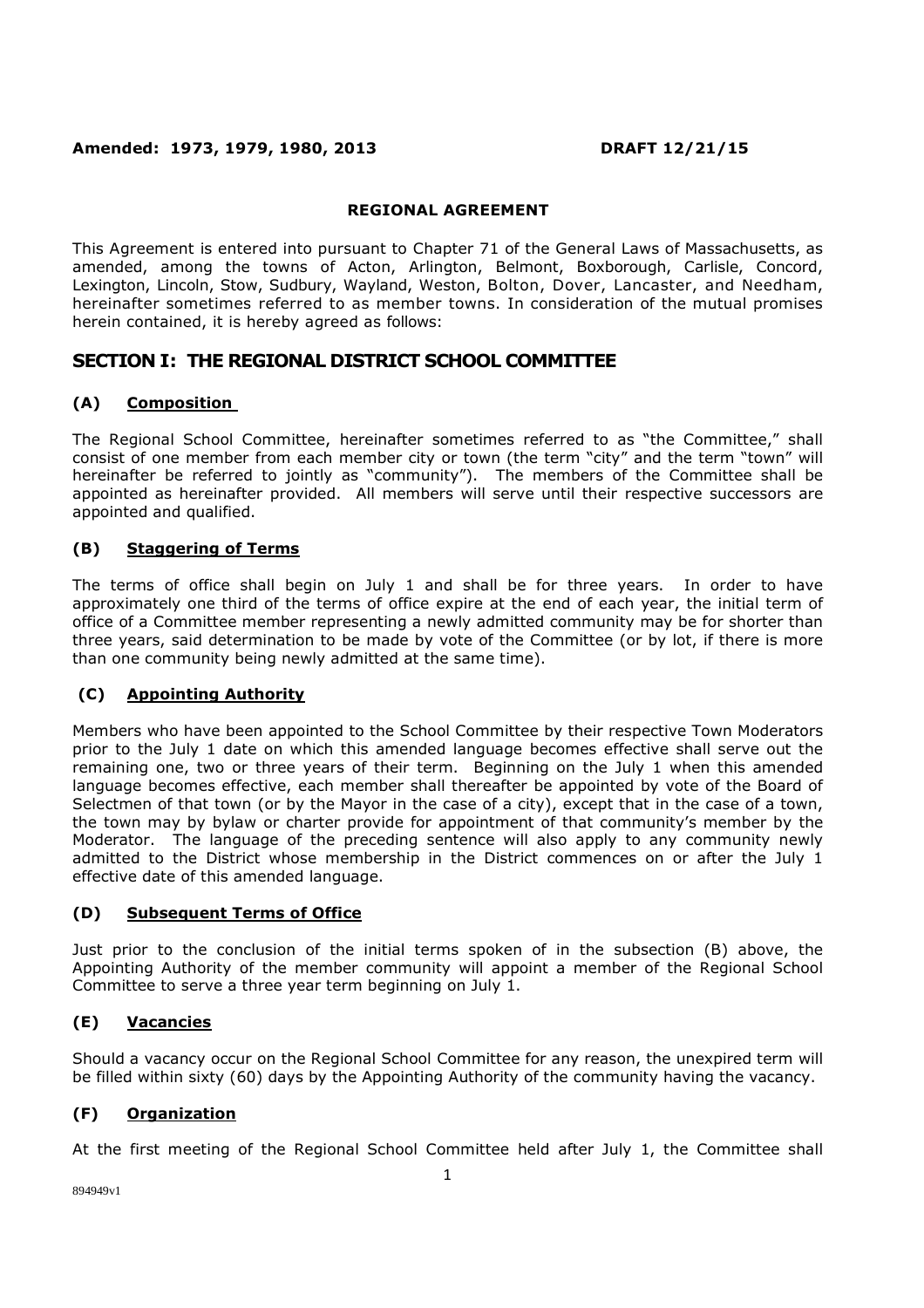organize and choose a Chairman and a Vice-Chairman from among its membership and will choose a Secretary, who may or may not be from among its membership.

### **(G) Power and Duties**

The Committee shall have all the powers and duties conferred and imposed upon school committees by law and conferred and imposed upon it by this Agreement, and such other additional powers and duties as are specified in Section 16 to 16I, inclusive, of Chapter 71 of the General Laws and any amendments or additions thereto now or hereafter enacted, or as may be specified in any other applicable general or special law.

### **(H) Weighted Voting**

Each member of the Regional School Committee will exercise a weighted vote, rounded to the nearest hundredth of a percent, which will be calculated and established as of July 1 of each year as follows. The first half of the weighted vote for all of the member communities will be the same. (For example, if hypothetically there were 16 member communities, then the first half of each member's weighted vote will be 1/16 of 50%, which would be 3.125%). The second half of each member community's weighted vote will be computed as follows. Based on the official October 1 student enrollment figures as determined by the Department of Elementary and Secondary Education ("DESE"), or its successor agency, a four year "rolling average" of the school's enrollment from member communities, using the most recent year's October 1 enrollment figures and those from the three preceding years, will be established. Using the same methodology, each member community's average percentage of student enrollment from all of the member communities for that period, rounded to the nearest hundredth of a percent, will be established and will be used as the second half of that member community's weighted vote to become effective on the following July 1. (For example, if over the four year period a member community supplied an average of 8.67% of the school's enrollment from all of the member communities, then, beginning on the following July 1 and extending for the next year, the second half of that member community's weighted vote would be 8.67% of 50%, which would be 4.335%). The two halves will then be added together, and rounded to the nearest hundredth of a percent, to establish that community's total weighted vote. (For example, using the hypotheticals expressed above in this paragraph, the hypothetical community's total weighted vote as of the July 1 in question would be 3.125% plus 4.335%, which would add to 7.46%). Assuming that a quorum as defined in subsection (I) below is present, and except for a vote to approve the annual budget, to incur debt, or to approve an amendment to this Agreement, a combined total of weighted votes amounting to over 50% of the weighted votes present shall constitute majority approval.

In order to approve the District's annual budget, a combined total of weighted votes equal to or exceeding 66.67% of the weighted vote of the entire Committee (i.e., not merely two thirds of the weighted vote of those present) shall be required.

In order to incur debt, a two-thirds (2/3) vote of all of the members of the Regional School Committee, without regard for the weight of the vote, shall be required. In order to approve an amendment to this Agreement, a three-fourths (3/4) vote of all of the members of the Regional School Committee, without regard for the weight of the votes, shall be required.

# **(I) Quorum**

A majority of the total number of members of the Regional School Committee (regardless of the weighted votes) shall constitute a quorum. A quorum is necessary for the transaction of business, but an assemblage less than a quorum may adjourn a meeting.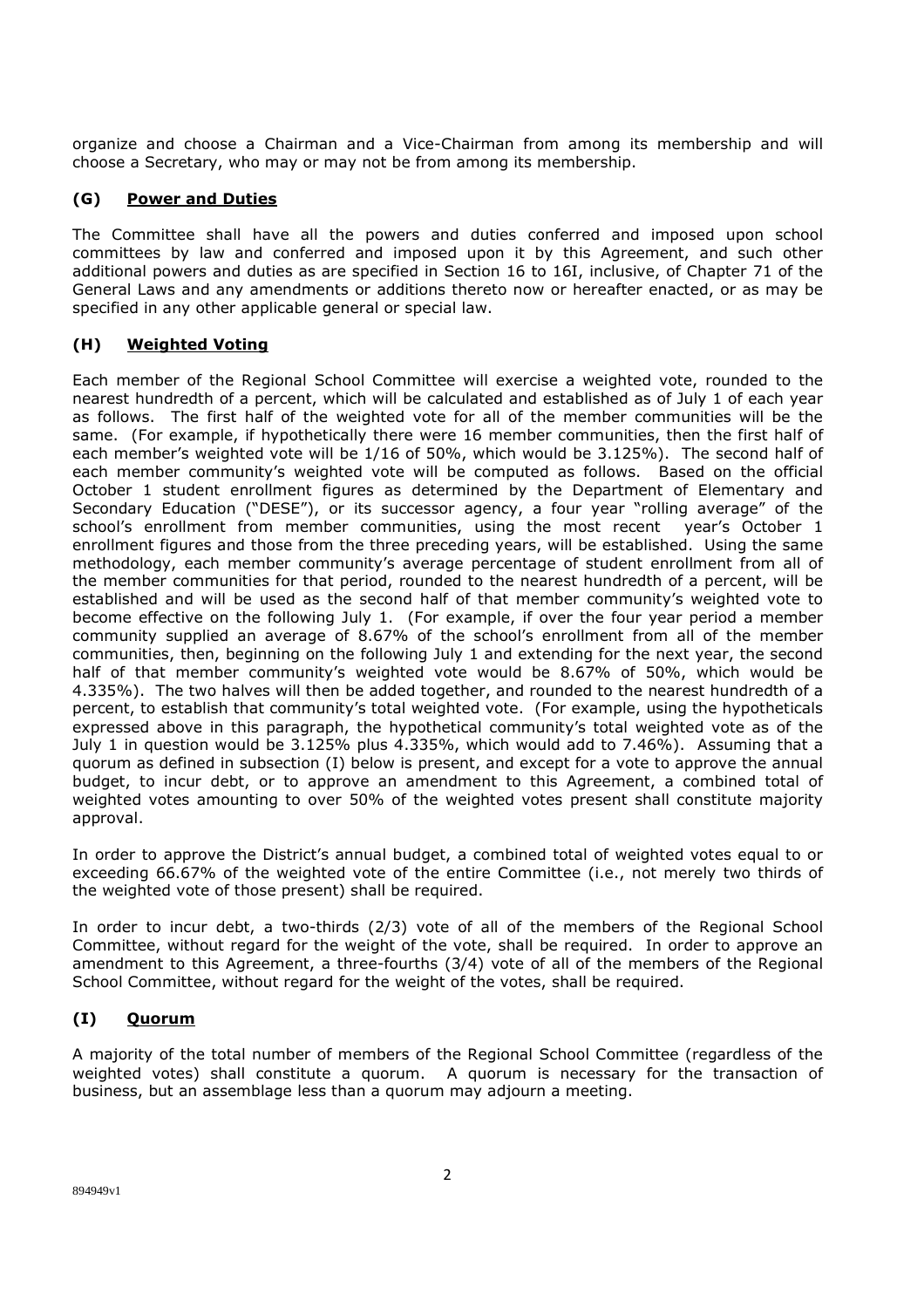# **SECTION II TYPE OF REGIONAL SCHOOL DISTRICT**

The regional district school shall be a technical and vocational high school consisting of grades nine through twelve, inclusive. The Committee is also hereby authorized to establish and maintain such kinds of education, acting as trustees therefore, as may be provided by communities under the provisions of Chapter 74 of the General Laws and acts amendatory thereof, in addition thereto or dependent thereon, including courses beyond the secondary school level in accordance with the provisions of Section 37A of said Chapter 74.

# **SECTION III LOCATION OF THE REGIONAL DISTRICT SCHOOL**

The regional district school shall be located within the geographical limits of the District, or within a radius of 5 miles from the intersection of Route 2 and Bedford Road, which intersection is in the town of Lincoln, provided that if a community where the school is located ceases to be a district member, the school may continue to be located in that community.

# **SECTION IV APPORTIONMENT AND PAYMENT OF COSTS**

## **(A) Classification of Costs**

For the purpose of apportioning assessments levied by the District against the member com munities, costs shall be divided into two categories: capital costs and operating costs.

# **(B) Capital Costs**

Capital costs shall include all expenses in the nature of capital outlay such as the cost of acquiring land, the cost of constructing, reconstructing, or adding to a school building or buildings, the cost of remodeling or making extraordinary repairs to a school building or buildings, the cost of constructing sewerage systems and sewerage treatment and disposal facilities or the cost of the purchase or use of such systems with a municipality, and any other item of capital outlay for which a regional school district may be authorized to borrow, or which could be categorized as a capital expense in conformance with applicable law and regulation, including without limitation the cost of original equipment and furnishings for such school buildings or additions, plans, architects' and consultants' fees, grading and other costs incidental to placing school buildings and additions, sewerage systems and sewerage treatment and disposal facilities, and any premises related to the foregoing in operating condition. Capital costs shall also include payment of principal of and interest on bonds, notes and other obligations issued by the District to finance capital costs.

### **(C) Operating Costs**

Operating costs shall include all costs not included in capital costs as defined in subsection IV (B), but including interest on temporary notes issued by the District in anticipation of revenue.

# **(D) Apportionment of Capital Costs**

1. The following method will be used for apportioning capital costs incurred prior to July 1,

894949v1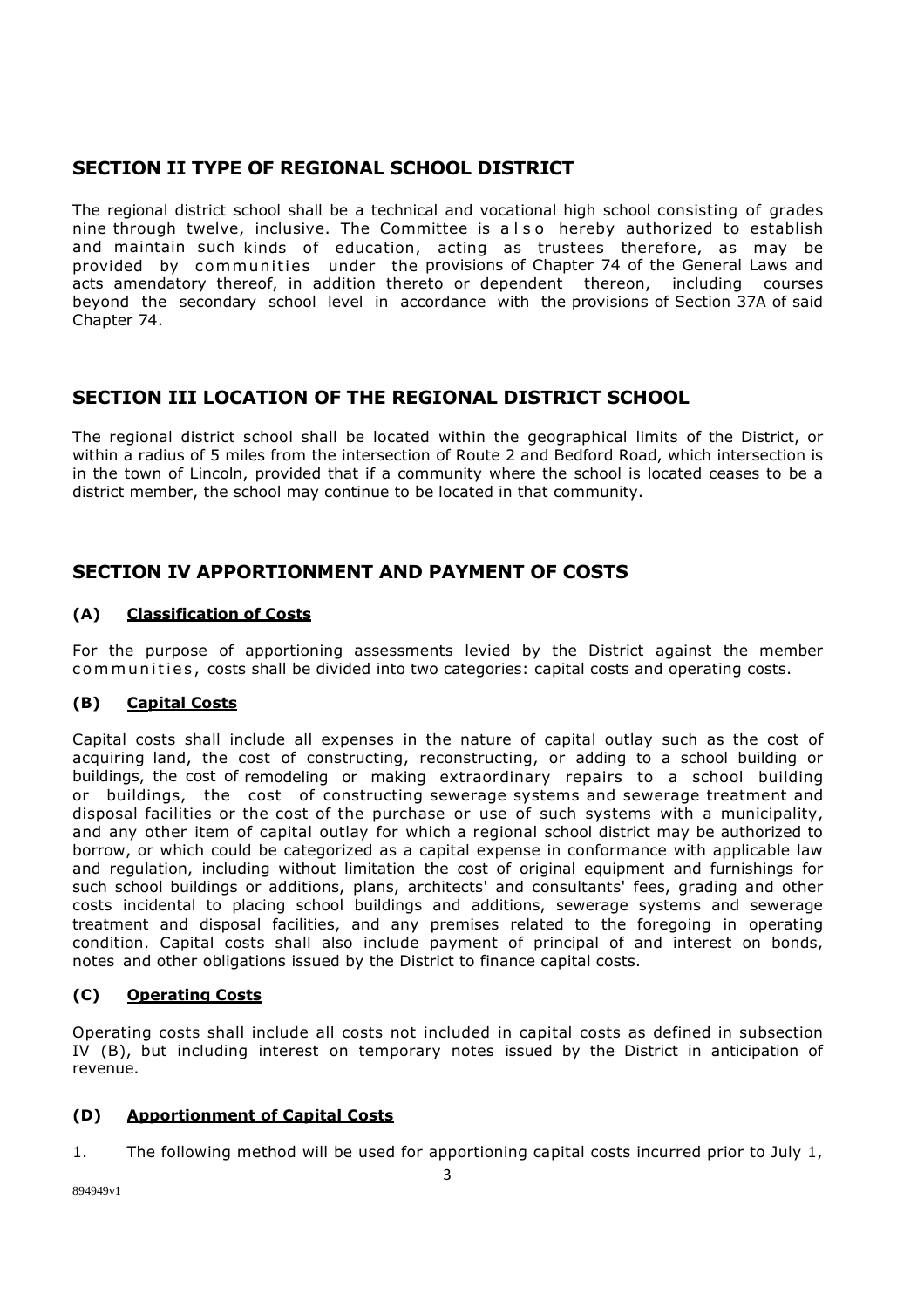#### 2016:

After first deducting any other sources of revenue that are appropriately applied against capital costs, capital costs shall be annually apportioned to the towns which were members of the District as of June 30, 2016 for the ensuing fiscal year in the following manner. Each member town's share of capital costs for each fiscal year shall be determined by computing the ratio which the town's pupil enrollment in the regional district school on October 1 of the fiscal year next preceding the fiscal year for which the apportionment is determined bears to the total pupil enrollment from all the member towns on the said date, except that if there is an enrollment of fewer than five pupils from any member town in the regional district school on said date, such member town shall be deemed to have an enrollment of five pupils in the regional district school. For the purpose of this subsection, in computing this apportionment the persons enrolled in courses or programs referred to in subsection IV (F) shall not be included.

2. The following method will be used for apportioning capital costs incurred on or after July 1, 2016:

After first deducting any other sources of revenue that are appropriately applied against capital costs, capital costs which are incurred on or after July 1, 2016 shall be apportioned to the member communities annually for the ensuing fiscal year in the following manner (for illustration purposes only, examples of these calculations appear in Appendix A.)

a. Fifty percent (50%) of the capital costs will be apportioned to each of the member communities by computing the ratio which that community's pupil enrollment in the regional district school, using a rolling average based on the four (4) most recent annual October 1 enrollment figures, bears to total pupil enrollment in the regional district school from member communities, using a rolling average based on the four (4) most recent annual October 1 enrollment figures, except that if there were an enrollment of fewer than one (1) pupil from any member community in the regional district school on any of the four (4) most recent October 1 dates, such member community will be deemed to have had an enrollment of one (1) pupil in the regional district school on said date.

b. An additional one percent (1%) of these costs will be apportioned to each of the member communities regardless of student enrollment.

c. The balance of these costs will be apportioned by applying DESE's combined effort yield (a measure of a community's ability to pay for education using property values and household incomes) to the percentage of each community's students (as defined by foundation enrollment) that are enrolled at Minuteman. The specific calculation is as follows:

- Each member community's pupil enrollment in the regional district school, using a rolling average based on the four (4) most recent annual October 1 enrollment figures, including the one (1) pupil minimum spoken of in 2,a above, will be identified.
- This average regional enrollment figure for each member community will be compared to that community's most recent October 1 "foundation enrollment" figure (determined by DESE), and the percentage of that community's most recent foundation enrollment figure which is comprised of that town's average regional enrollment figure will be computed.
- This percentage amount will be multiplied by the lesser of the "combined effort yield" or 100% of the "foundation budget" (using the most recent "final" numbers determined by DESE) for that community, resulting in a number to be called "combined effort yield at Minuteman".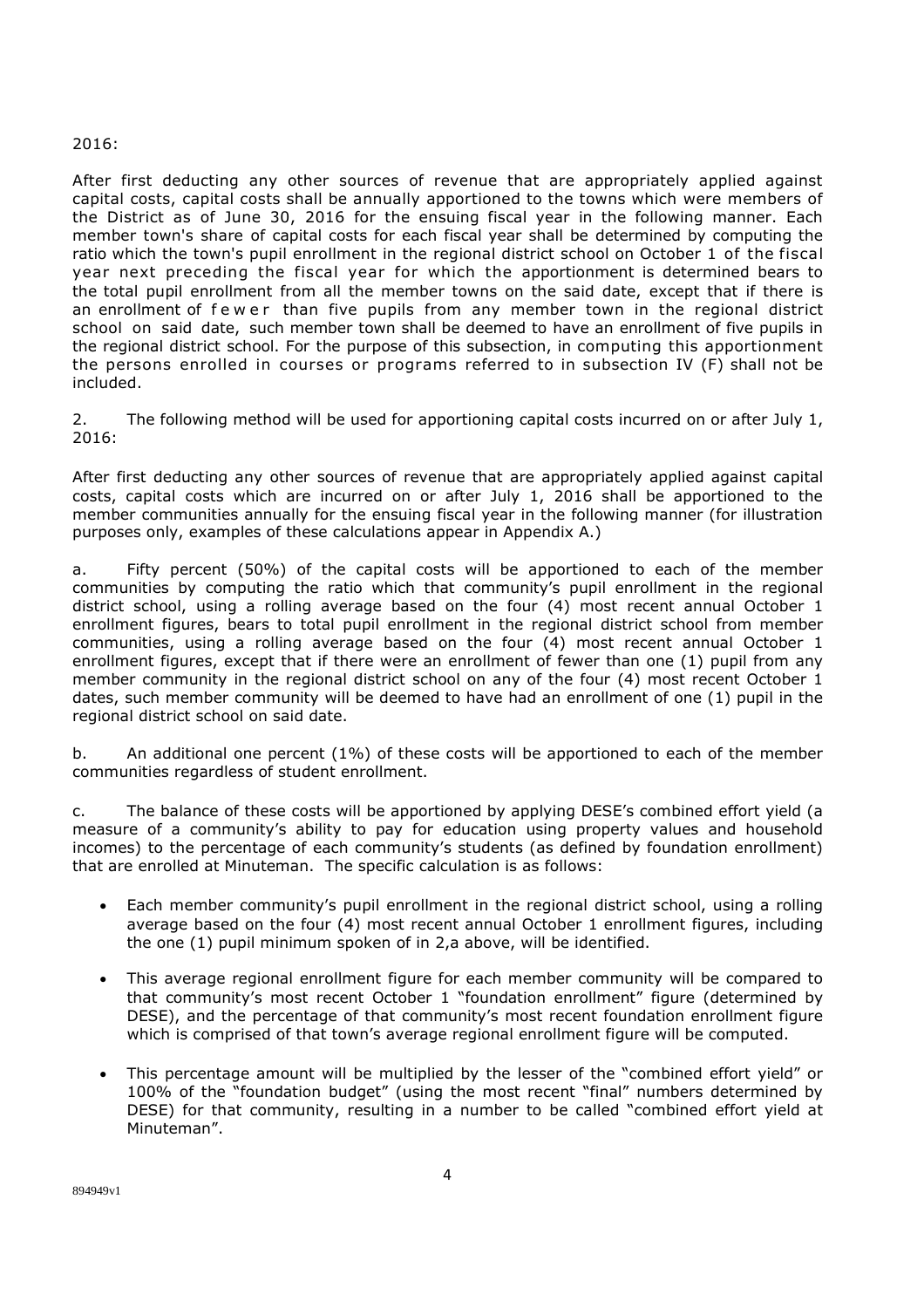- The numbers representing each community's "combined effort yield at Minuteman" will be totaled, and each community's percentage of that total (this percentage to be called "combined effort capital assessment share") will be computed.
- Each community's "combined effort capital assessment share" will be used to calculate the apportionment of the capital costs under this paragraph. (An example of the calculations described in this paragraph is found in the chart headed "Calculation Factor – Ch. 70 Combined Effort Capital Allocation" appearing on page 2 of Appendix A.)

In the event that changes occur at the state level in either the terminology or the calculation formulas that lie behind the terms used in this paragraph, the Committee will use a calculation approach which replicates the apportionment outcomes that would result from this paragraph if the terms of this paragraph were applied as of the effective date of this Regional Agreement.

### **(E) Apportionment of Operating Costs**

The District will utilize the statutory method in the apportionment of operating costs. Pursuant to this method, the District will deduct from operating costs the total of any revenue from Chapter 70 state aid, Chapter 71 Regional Transportation Reimbursement, and any other revenue as determined by the Regional School Committee. The balance of all operating costs, except those described in subsection IV,F below, shall be apportioned to each member community as follows. Each member community's share of operating costs will be the sum of the following: (a) the member's required local contribution to the District as determined by the Commissioner of Elementary and Secondary Education (hereinafter "the Commissioner"); (b) the member's share of that portion of the District's net school spending, as defined by G.L. chapter 70, section 2, that exceeds the total of the required local contributions for all of the members; and (c) the member's share of costs for transportation and all other expenditures (exclusive of capital costs as defined in subsection IV,(B) above) that are not included in the District's net school spending. A member's share of (b) and (c) above will be calculated by computing the ratio which that member's pupil enrollment in the regional district school, using a rolling average based on the four (4) most recent annual October 1 enrollment figures, bears to the total pupil enrollment in the regional district school from member communities, using a rolling average based on the four (4) most recent annual October 1 enrollment figures.

### **(F) Special Operating Costs**

The Committee shall determine the operating costs for each fiscal year for any courses or programs which are offered by the District to persons other than secondary students attending the regular day regional vocational school. Each member community's share of such special operating costs shall be apportioned by identifying each member community's enrollment and/or participation rate in said courses or programs as compared to the overall enrollment and/or participation rate in said courses or programs. Normally said share shall be paid by the members as a special assessment in the fiscal year following the year of the course or program offering, although exceptions may be made whereby the payment will be made during the fiscal year of the course or program offering.

### **(G) Times of Payment of Apportioned Costs**

Each member shall pay to the District in each fiscal year its proportionate share, certified as provided in subsection V(B), of the capital and operating costs. The annual share of each member community shall be paid in such amounts and at such times that at least the following percentages of such annual share shall be paid on or before the dates indicated, respectively: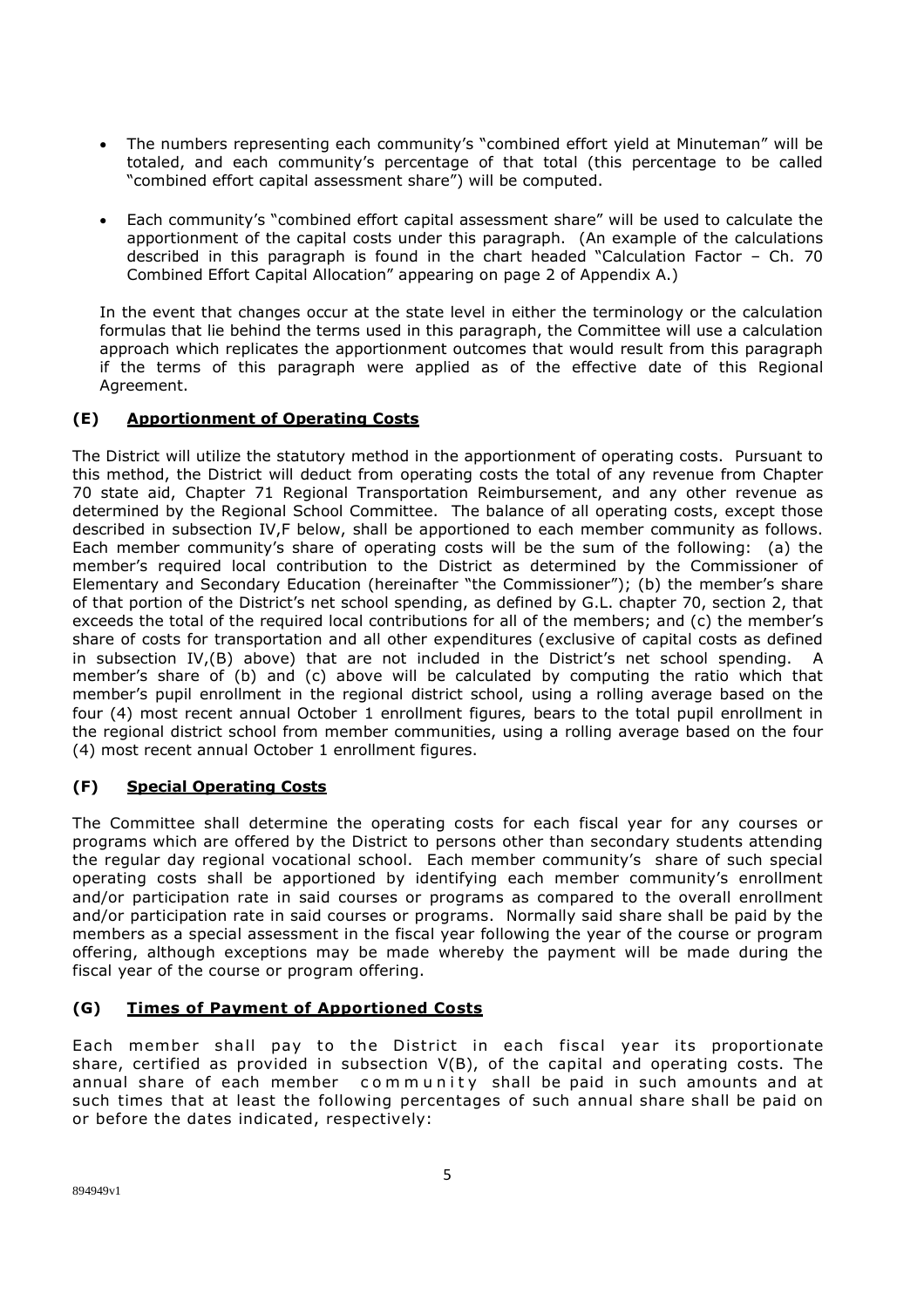| September 1 | 25%  |
|-------------|------|
| December 1  | 60%  |
| March 1     | 75%  |
| May 1       | 100% |

#### **(H) Apportionment of Costs to New Members**

1. The share of operating costs which will be paid by a new member community will be determined consistent with subsection IV(E) except that, for purposes of calculating that community's four (4) year rolling average of pupil enrollment, the number of "out of district" students from that community which were enrolled in the regional district school during each of the applicable four (4) years will be regarded as that community's "pupil enrollment" during those years for purposes of this calculation.

2. The Regional School Committee, prior to the admittance of a new member community, will have the option of negotiating a phase in of the amount of capital costs which will be assessed to that new member community during the first three years of membership in the District. Beginning no later than the fourth year of membership and thereafter, however, the new member community will be assessed the full capital cost apportionment that will result from an application of subsection IV(D).

#### **(I) Incurring of Debt**

Other than short-term borrowing for cash-flow purposes, the incurring of debt for purposes expressed in G.L. Chapter 71, section 16(d), will require at least a two-thirds (2/3) vote of all of the members of the Regional School Committee, without regard for the weight of the votes. If such a margin exists, the Committee must seek authorization for incurring debt by following the approach set out in G.L. Chapter 71, section 16, subsection (d). If one or more member communities vote disapproval of the debt, the Committee, by a majority of the weighted vote, may then seek authorization for the debt via Chapter 71, section 16, subsection (n). If and when subsection (n) is utilized, and if the incurring of debt is approved via subsection (n), the following option will be open to a member community if a majority of the registered voters voting on the question from that community voted to disapprove the incurring of debt in the subsection (n) election. Said community may seek to withdraw from the District consistent with the procedure in Section IX, and, if the notice of withdrawal is sent consistent with Section IX within sixty (60) days of the subsection (n) election, that community will not be responsible for a share of the debt service attributable to this new debt even if that community's withdrawal from the District is not approved by a majority of the member communities as required by Section IX, or even if the withdrawal of said community is disapproved by the Commissioner. Communities whose resident voters disapprove the incurring of the debt in the subsection (n) election but which do not give a notice of withdrawal consistent with Section IX will remain members of the District and will share in the debt service for the new debt consistent with the apportionment process in this Section IV.

# **SECTION V BUDGET**

#### **(A) Tentative Operating and Maintenance Budget**

The Committee shall annually prepare a tentative operating and maintenance budget for the ensuing fiscal year, attaching thereto provision for any installment of principal or interest to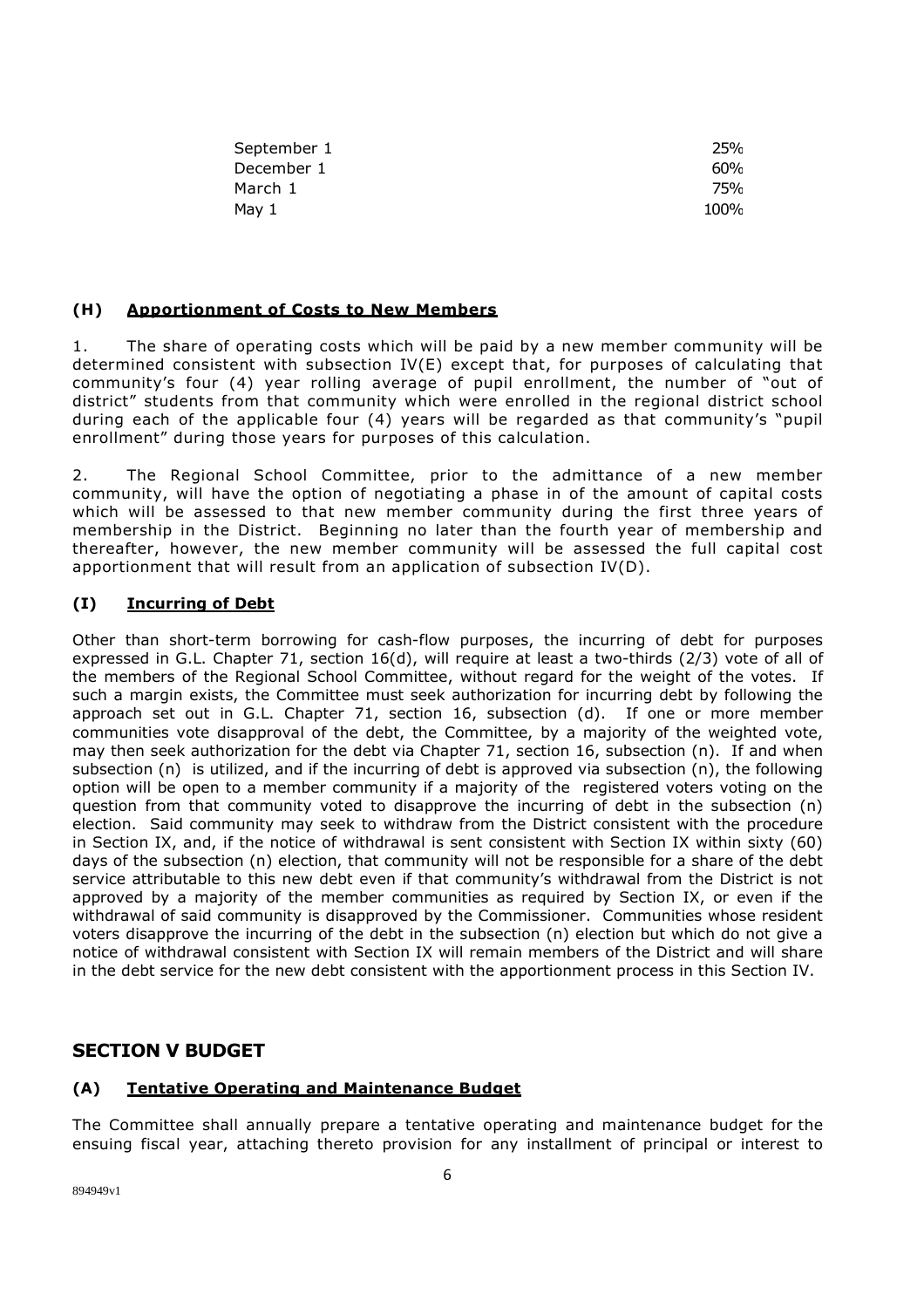become due in such fiscal year on any bonds or other evidence of indebtedness of the District and any other capital costs to be apportioned to the member communities. The said Committee shall mail a copy to the chairman of the Board of Selectmen and the Finance or Advisory Committee, if any, of each member town at least fifteen days prior to the date on which the final operating and maintenance budget is adopted by the Committee, said copy to be itemized in a fashion consistent with DESE's chart of accounts.

#### **(B) Final Operating and Maintenance Budget**

After conducting a public hearing consistent with G.L. Chapter 71, section 38M, the Committee shall adopt an annual operating and maintenance budget for the ensuing fiscal year not later than forty-five days prior to the earliest date on which the business session of the annual town meeting of any member town is to be held, but in no event later than March 31, provided that said budget need not be adopted earlier than February 1. Said adoption of the budget will require a combined total of weighted votes equal to or exceeding 66.7% of the weighted vote of the entire Regional School Committee (i.e., not merely two-thirds of the weighted vote of those present at the meeting). Said annual operating and maintenance budget shall include debt and interest charges and any other current capital costs as separate items, and the said Committee shall apportion the amounts necessary to be raised in order to meet the said budget in accordance with the provisions of Section IV. The amounts so apportioned to each member community shall be certified by the district treasurer to the treasurer of such member community within thirty days from the dates on which the annual operating and maintenance budget is adopted by the Committee, and each such community shall, at the next annual town meeting or meeting of the city council, appropriate the amounts so certified. The annual Regional School District budget shall require approval by the local appropriating authorities of at least two-thirds (2/3) of the member communities consistent with G.L. Chapter 71, section 16B.

# **SECTION VI TRANSPORTATION**

School transportation shall be provided by the regional school district and the cost thereof shall be apportioned to the member communities as an operating cost.

# **SECTION VII AMENDMENTS**

#### **(A) Limitation**

This Agreement may be amended from time to time in the manner hereinafter provided, but no such amendment shall be made which shall substantially impair the rights of the holders of any bonds or notes or other evidences of indebtedness of the District then outstanding, or the right of the District to procure the means for payment thereof, provided that nothing in the section shall prevent the admission of new communities to the District and the reapportionment accordingly of capital costs of the District represented by bonds or notes of the District then outstanding and of interest thereon.

#### **(B) Procedure**

Any proposal for amendment, except a proposal for amendment providing for the withdrawal of a member community (which shall be acted upon as provided in Section IX), may be initiated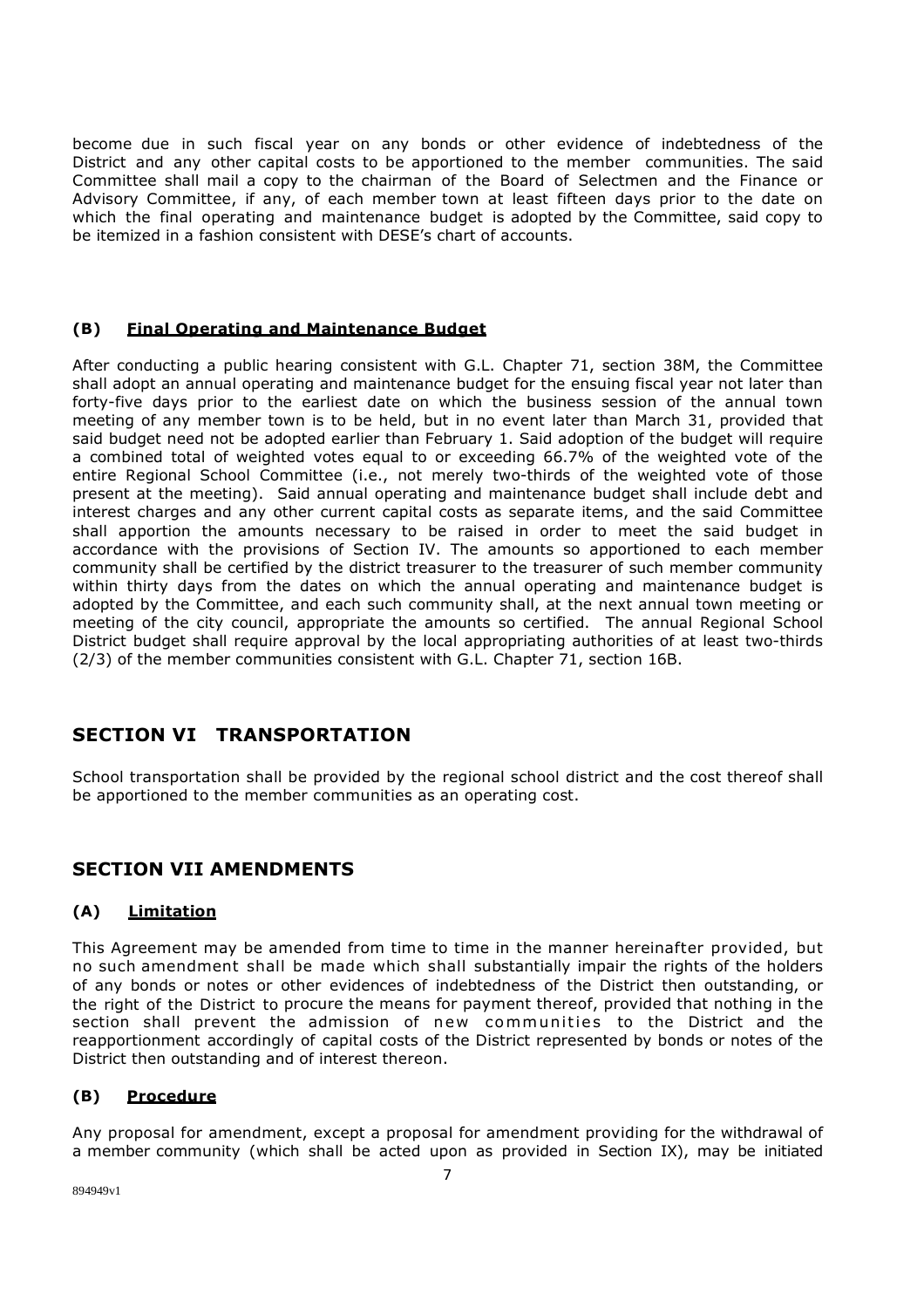by a vote of at least three-fourths (3/4) of all of the members of the Regional School Committee, without regard for the weight of the votes, so long as the proposed amendment was discussed as an agenda item at no less than one prior Committee meeting. Alternatively, a proposal for amendment may be initiated by a petition signed by at least 10 per cent of the registered voters of any one of the member communities. In the latter case, said petition shall contain at the end thereof a certification by the Municipal Clerk of such member community as to the number of registered voters in said community according to the most recent voting list and the number of signatures on the petition which appear to be the names of registered voters of said community and said petition shall be presented to the secretary of the Committee. In either case, the Secretary of the Committee shall mail or deliver a notice in writing to the Board of Selectmen, or City Council, of each of the member communities that a proposal to amend this A greement has been made and shall enclose a copy of such proposal (without the signatures in the case of a proposal by petition). The Selectmen of each member town shall include in the warrant for the next annual or a special town meeting called for the purpose an article stating the proposal or the substance thereof, and the City Council in each member city shall vote on said proposed amendment within two months of its submittal by the Committee. Such amendment shall take effect upon its acceptance by all of the member communities, acceptance by each community to be by a majority vote at a town meeting in the case of a town, or by majority vote of the City Council in the case of a city, and after approval by the Commissioner.

#### **(C) Approval by Commissioner**

All amendments to this Agreement are subject to the approval of the Commissioner.

## **SECTION VIII ADMISSION OF NEW COMMUNITIES**

By an amendment of this Agreement adopted under and in accordance with Section VII above, any other community or communities may be admitted to the regional school district. The effective date for the admission of each such new member shall be the July I following the adoption by the District of such an amendment, the acceptance by all of the existing members, and the approval by the Commissioner. All of the above approvals must be completed by December 31 for the new member to be admitted on the following July 1. Such admission also shall be subject to compliance with such provisions of law as may be applicable and such terms as may be set forth in such amendment.

# **SECTION IX WITHDRAWAL**

#### **(A) Procedure**

Consistent with 603 CMR 41.03(2) the withdrawal of a member community can occur only as of July 1 of a given fiscal year. A notice of desire to withdraw must be initiated by a two-thirds (2/3) vote of the legislative body of the member community, which must occur no less than three (3) years prior to the desired July 1 withdrawal date. The Municipal Clerk of the community seeking to withdraw must notify the Regional School Committee in writing within seven (7) days of the vote of the legislative body that the two-thirds (2/3) vote has occurred, and the receipt of the notice of withdrawal will be acknowledged in the minutes at a Regional School Committee meeting. Within seven (7) days of its receipt, the District's Clerk will notify in writing the Municipal Clerks of all of the member communities that a notice of withdrawal has been received. Once this notice of withdrawal is given, it may not be rescinded without the unanimous consent of the members of the Regional School Committee. The withdrawal of a community will be allowed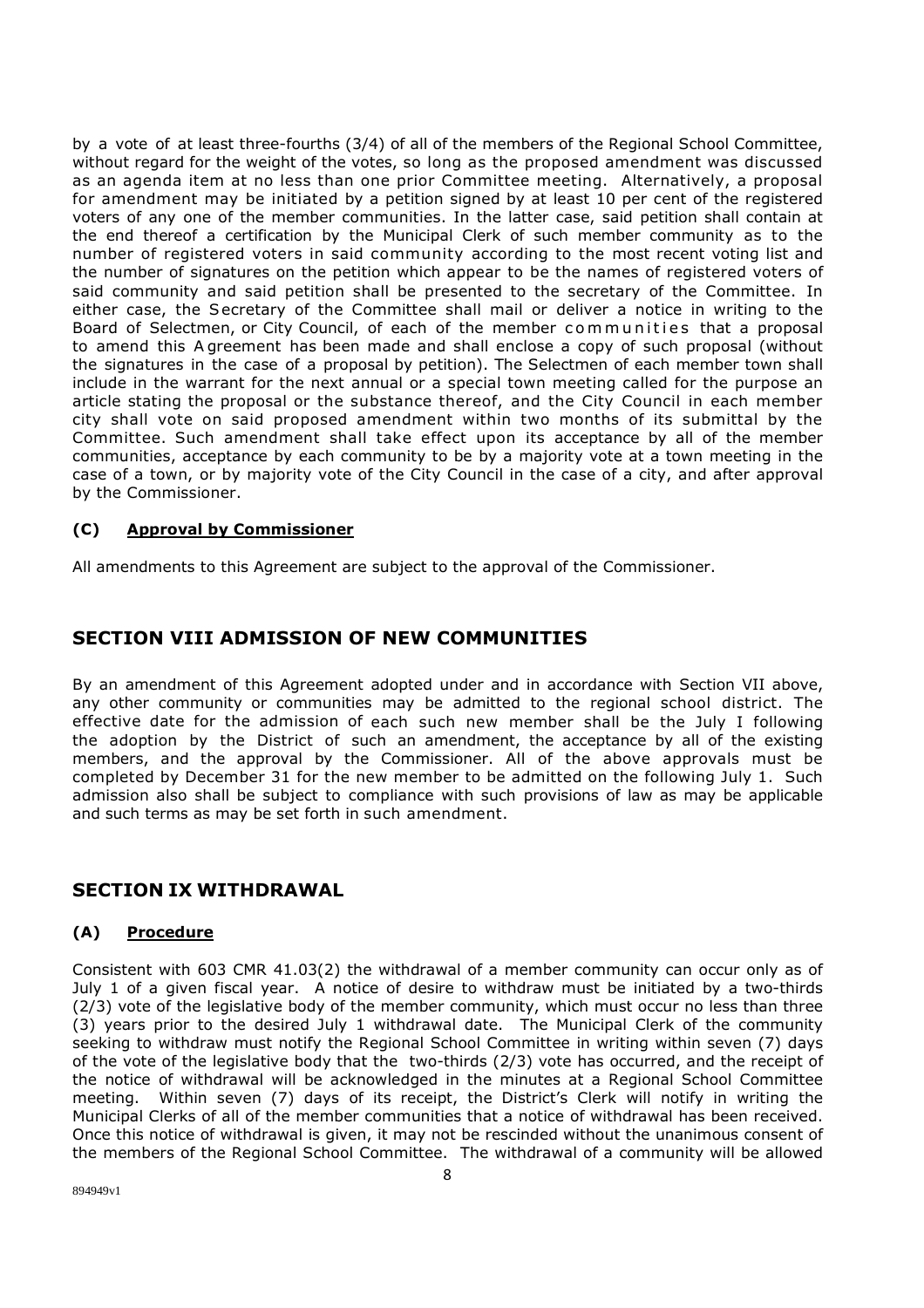only if it is approved by a majority of the other member communities. A failure of the legislative body of a member community to vote disapproval of a requested withdrawal within sixty (60) days of the notice of withdrawal being submitted to the Regional School Committee will constitute approval. During this three (3) year notice period, the departing member will continue to be responsible for the following:

1. Payment of its share of operating costs apportioned by way of subsection IV(E).

2. Payment of its share of capital costs apportioned by way of subsection IV(D), except that no apportionment for a withdrawing member will be made for a share of debt that was disapproved by the voters of said withdrawing member in a G.L. Chapter 71, subsection 16(n) election and after said disapproval a notice of withdrawal was sent by said member consistent with the terms of subsection  $IV(I)$ . Similarly, no apportionment for a withdrawing member will be made for a share of any debt incurred after the member has given a notice of withdrawal.

3. The withdrawing community shall continue to have a right to appoint and be represented by its member on the School Committee will full voting authority until the date of final withdrawal, on which date the withdrawing community member's term shall end.

#### **(B) Continuing Obligations After Withdrawal**

A departing member shall have no right or claim to the assets of the District, and a departing member shall continue to be responsible, after withdrawal, for the following:

1. Payment of its share of capital costs incurred prior to withdrawal apportioned by way of subsection IV(D), provided that for purposes of this apportionment the withdrawn community's enrollment shall be deemed to be its enrollment determined pursuant to subsection IV(D) immediately prior to the date of its notice of intent to withdraw, except that:

a. no apportionment for a withdrawing member will be made for a share of debt that was disapproved by the voters of said withdrawing member in a G.L. Chapter 71, subsection  $16(n)$ election and after which disapproval a notice of withdrawal was sent by said member consistent with the terms of subsection  $IV(I)$ ; and,

b. no apportionment for a withdrawing member will be made for a share of debt that was incurred by the District following receipt of the withdrawing member's notice of intent to withdraw, such notice having not been rescinded.

#### **(C) Commissioner's Approval**

Consistent with 603 CMR 41.03(2) the withdrawal of any member requires the approval of the Commissioner of Education, and all requisite approvals must be obtained no later than the December 31 preceding the July 1 effective date of withdrawal.

#### **(D) Amendment to Agreement**

The withdrawal of a member which occurs consistent with this Section will, upon its completion, constitute an amendment to the Regional Agreement, regardless of the fact that said amendment was not processed via the procedure contained in Article VII.

#### **(E) Initial Procedure for Withdrawal**

Consistent with 603 CMR 41.03(2), the communities of Boxborough, Carlisle, Dover, Lincoln, Sudbury, Wayland, and Weston may withdraw from the District effective on the first July 1 after the first December 1 following the Commissioner of Education's approval of the 2016 Amended